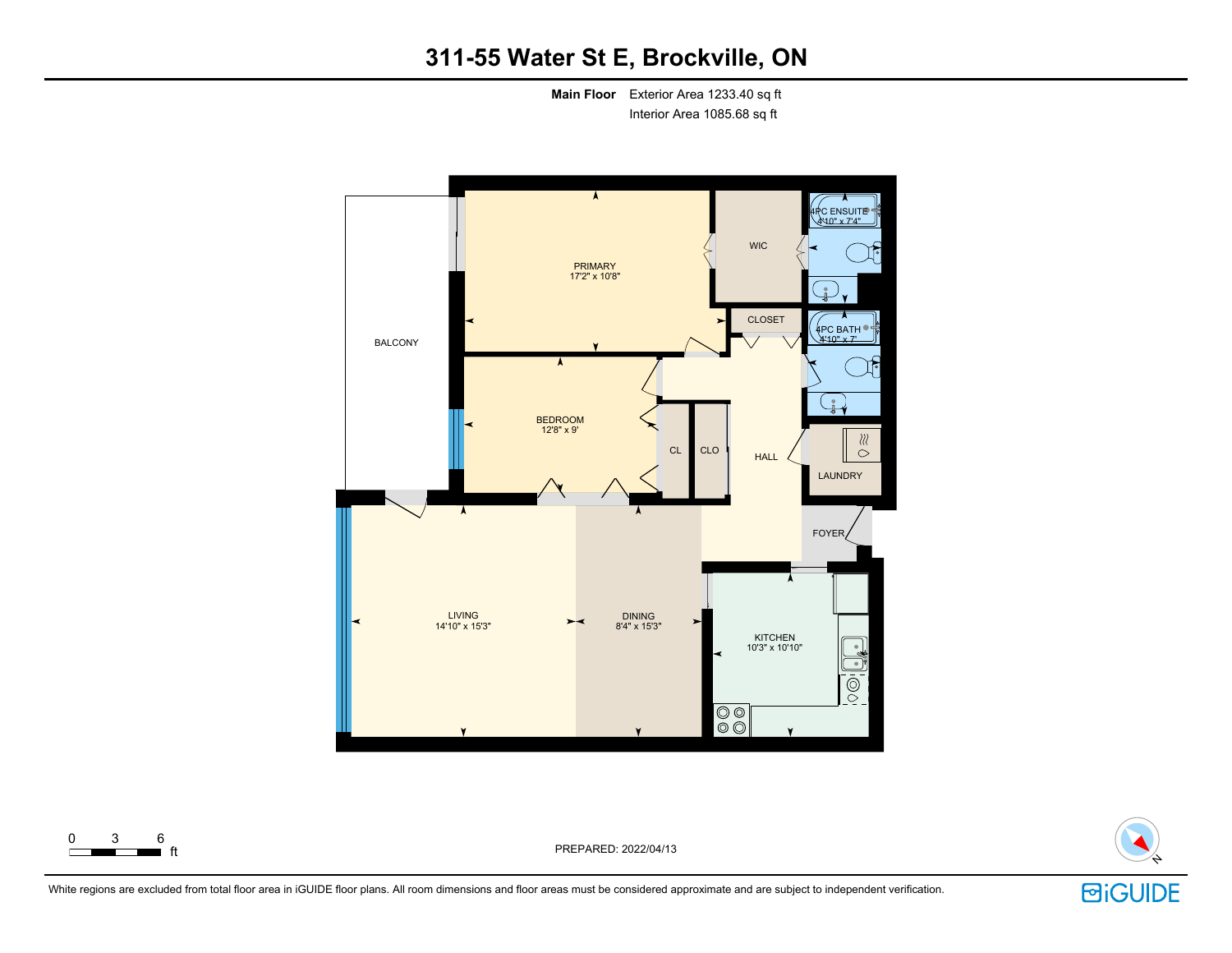## **Property Details**

### **Room Measurements**

Only major rooms are listed. Some listed rooms may be excluded from total interior floor area (e.g. garage). Room dimensions are largest length and width; parts of room may be smaller. Room area is not always equal to product of length and width.

### **Main Building**

MAIN FLOOR 4pc Bath: 4'10" x 7' 4pc Ensuite: 4'10" x 7'4" Bedroom: 12'8" x 9' Dining: 8'4" x 15'3" Kitchen: 10'3" x 10'10" Living: 14'10" x 15'3" Primary: 17'2" x 10'8"

### **Floor Area Information**

Floor areas include footprint area of interior walls. All displayed floor areas are rounded to two decimal places. Total area is computed before rounding and may not equal to sum of displayed floor areas.

### **Main Building**

MAIN FLOOR Interior Area: 1085.68 sq ft Perimeter Wall Thickness: 12.0 in Exterior Area: 1233.40 sq ft

# **Total Above Grade Floor Area, Main Building**

Interior Area: 1085.68 sq ft Exterior Area: 1233.40 sq ft